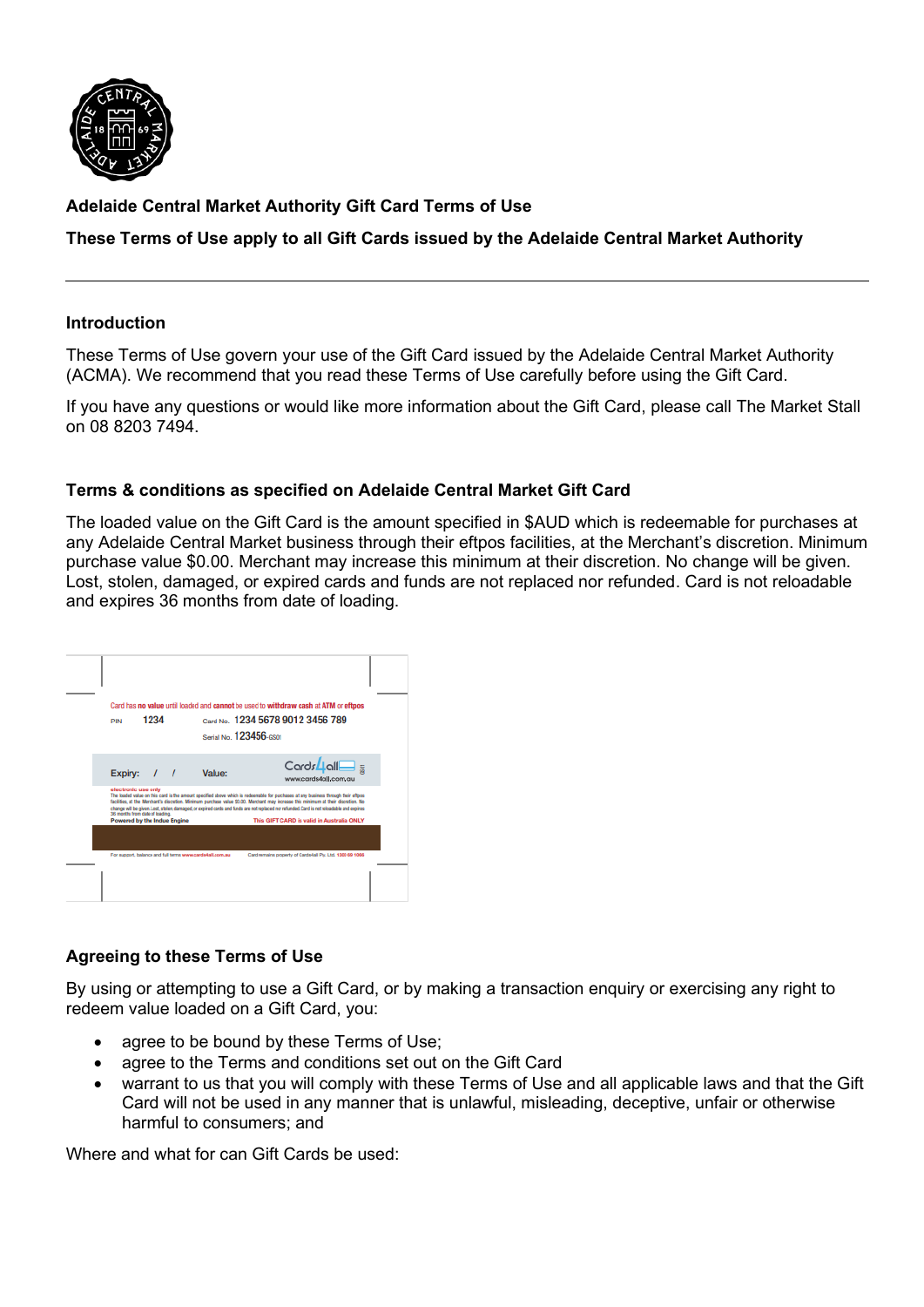- Purchases at the Adelaide Central Market participating Traders as defined by the list of traders on the map available on adelaidecentralmarket.com website (Market Map - [Adelaide Central Market:](https://adelaidecentralmarket.com.au/site/wp-content/uploads/2021/11/1290_ACM-Market-Map-update_Oct-2021_V2.pdf)  [The City of Adelaide's premier food destination. Over 70 traders under one roof.\)](https://adelaidecentralmarket.com.au/site/wp-content/uploads/2021/11/1290_ACM-Market-Map-update_Oct-2021_V2.pdf)
- The website sets out the up-to-date information for each participating Trader as to where a Gift Card can be used.

No Gift Card can be used for:

- redeemable for cash
- purchases initiated by phone, email, post
- Service ATMs;
- bill payments, including credit card accounts and store accounts;
- purchases of gift cards
- purchases outside of the Adelaide Central Market

### **Activation**

There may be a delay with the Gift Card activating in the system once loaded. During this delay, the Gift Card cannot be used for purchases or transaction enquiries.

Gift Cards are loaded at the Adelaide Central Market, at Stall R17 The Market Stall, at the time of purchase. The purchaser acknowledges there is a cost of \$2.65 per Gift Card purchased in addition to requested dollar amount to be loaded onto the Gift Card. The Gift Card can be loaded with any dollar amount between the minimum of \$10 and maximum of \$1000.

### **Access PIN**

Your access PIN is simply our way of identifying you. It does not offer you any protection or security if your Gift Card is lost or stolen. Remember to treat your Gift Card like cash.

You are solely responsible for any loss caused by use of your Gift Card and access PIN by you or any other person, including any use not approved or contemplated by you.

You must notify us immediately by calling The Market Stall on 08 8203 7494 if you know or suspect any unauthorised use of your Gift Card.

### **Purchases with your Gift Card**

Select goods or services at participating Traders and take them to the point of sale. The point of sale will instruct you to present and swipe your Gift Card, and then enter the access PIN. The transaction will be completed when the balance has reduced on your Gift Card. No change will be given. Any remaining card value can only be used in whole or part against future purchases.

The remaining Gift Card balance may be checked at any time via: [Check My Card Balance](https://cards4all.com.au/check-card-balance/) – Cards4all

You agree that we can reduce the remaining card value by the value of all purchases of goods and services that are authorised by you.

Transactions are authorised by you by:

- presenting your Gift Card and entering your access PIN, or allowing an operator or other person to do so, at an electronic point of sale terminal at a participating Trader; or
- giving a participating Trader details of the Gift Card and authorising the transaction in some other way approved by that Trader. When you authorise a transaction:
- you are confirming that the transaction correctly represents the purchase price of the goods or services obtained; and
- you are agreeing to pay the amount of that transaction by the reduction of the remaining card value.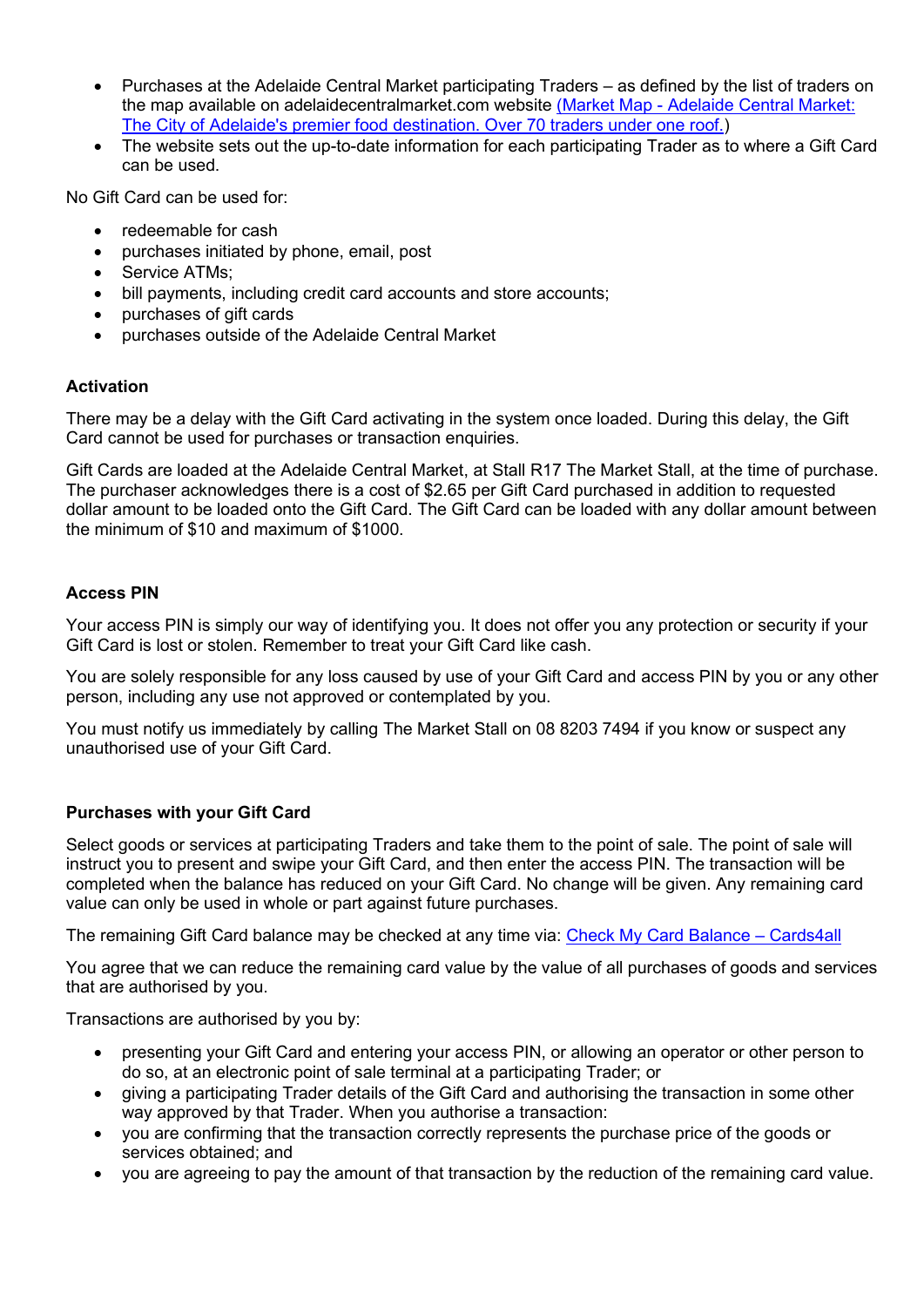#### **Purchases exceeding the Gift Card value**

Your Gift Card may only be used to make purchases up to the remaining card value. If you wish to make a purchase for an amount that exceeds the remaining card value, you must pay the excess using another payment method.

No cash advances. You cannot obtain any cash advance with your Gift Card or redeem your Gift Card for cash.

### **Validity and expiry of Gift Cards**

Your Gift Card will be valid for use until the expiry date (36 months from time of purchase). Any remaining card value that remains on a Gift Card after the expiry date will not be available for use. To check the expiry date and balance of your Gift Card, visit: [Check My Card Balance](https://cards4all.com.au/check-card-balance/) – Cards4all

### **Lost or stolen Gift Cards**

Treat your Gift Card like cash, lost or stolen Gift Cards will not be replaced or refunded.

### **Faulty or damaged Gift Cards**

A Gift Card will only be reissued if it is proven to be faulty or damaged as a result of the production process or otherwise due to the fault of the Adelaide Central Market Authority or a Participating Trader.

#### **Destruction of Gift Card with no value**

Once the Remaining Card Value is completely used, destroy the Gift Card by cutting it in half diagonally. Your Gift Card cannot be reloaded.

## **FAQ's**

### **Can I exchange my Gift Card**

You cannot exchange your Gift Card.

### **Can I cancel my Gift Card**

No, you cannot cancel your Gift Card.

### **Exchanging items purchased with a Gift Card**

Goods that are purchased solely, or in part with a Gift Card may be exchanged or returned subject to the exchange and returns policy of each participating Trader.

#### **Your Gift Card, your responsibility**

You are responsible for the use and safety of your Gift Card. You are liable for all transactions on your Gift Card, except to the extent to which there has been fraud or negligence by us or by any of our employees.